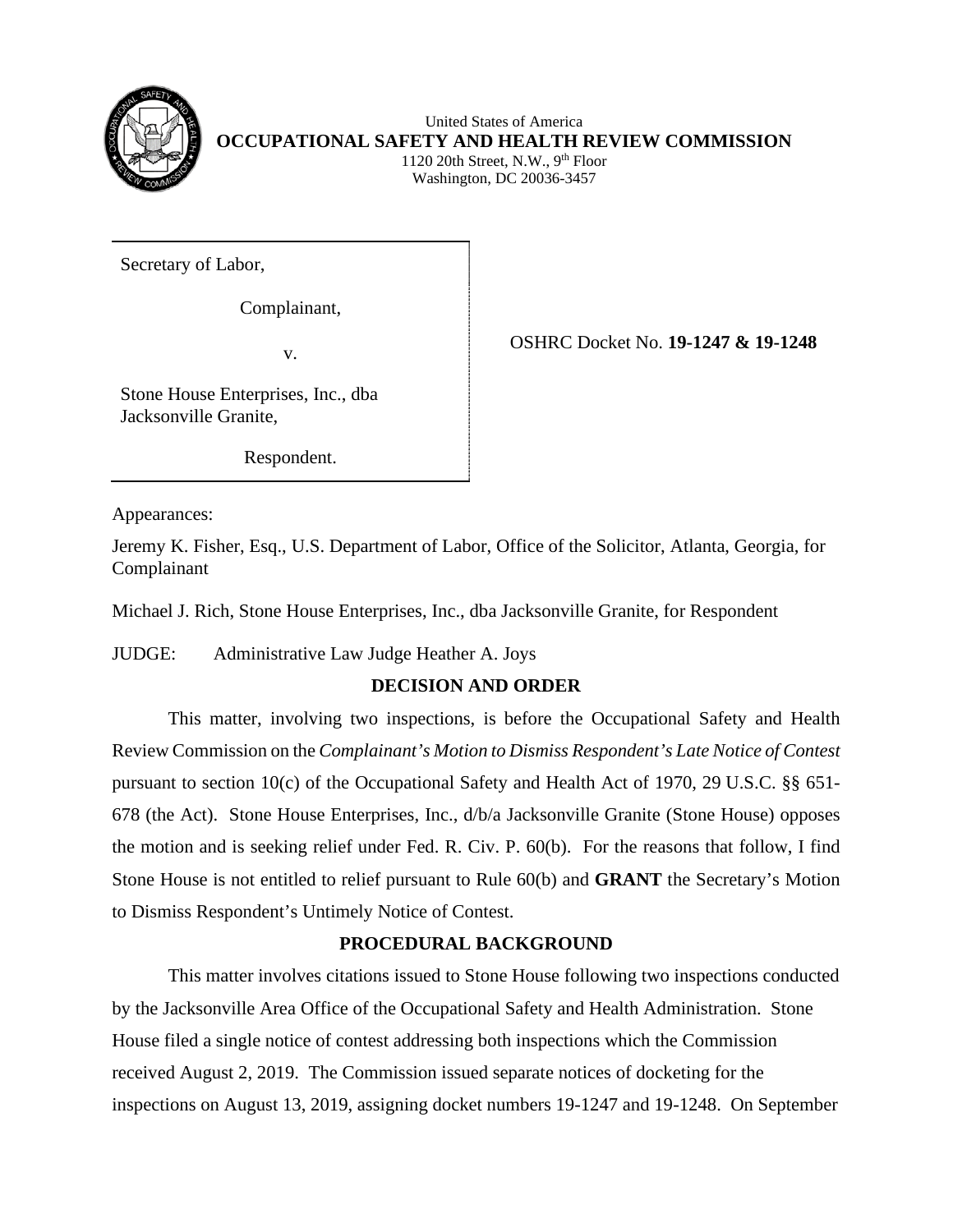17, 2019, and September 19, 2019, the Secretary filed motions to dismiss Stone House's notice of contest in docket numbers 19-1247 and 19-1248, respectively. Chief Judge Rooney assigned the matters to the undersigned. The matters were set for a hearing to be held November 20, 2019, to resolve the jurisdictional issue presented by the Secretary's motions.

In the court's scheduling order, the parties were required to file prehearing statements by November 6, 2019. Those prehearing statements were to include, among other things, each party's position on:

- a. Whether Respondent was served with the Citation and Notification of Penalty and if so, the date of receipt;
- b. Whether the delay in filing was caused by deception on the part of the Secretary or by the failure of the Secretary to follow proper procedures;
- c. Whether there is excusable neglect for a late filing;
- d. Whether Respondent has a meritorious defense;
- e. Whether there is prejudice to the Secretary if relief is granted;

The Secretary timely filed his prehearing statement. Stone House did not file a prehearing statement.

The undersigned held a hearing on November 20, 2019, in Jacksonville, Florida. The hearing was limited to the Secretary's motion to dismiss and Stone House's request for relief. The undersigned consolidated the two dockets for the purposes of hearing evidence on the jurisdictional issue. At the end of the hearing, the Secretary requested the opportunity to submit written closing arguments. The parties were given the opportunity to submit written post-hearing summations by January 6, 2020. Secretary filed a post-hearing brief. Stone House did not file a written summation.

#### **FACTUAL BACKGROUND**

Stone House fabricates and installs granite countertops (Tr. 50). It's principle place of business is at 124 Industrial Loop W., in Orange Park, Florida. There it has an office and fabrication shop. Two people work in the shop fabricating the countertops, one person works in the yard moving materials, and three people work in Stone House's office (Tr. 51). In addition, it has four to five installers who work in the field. The company is owned by Michael Rich who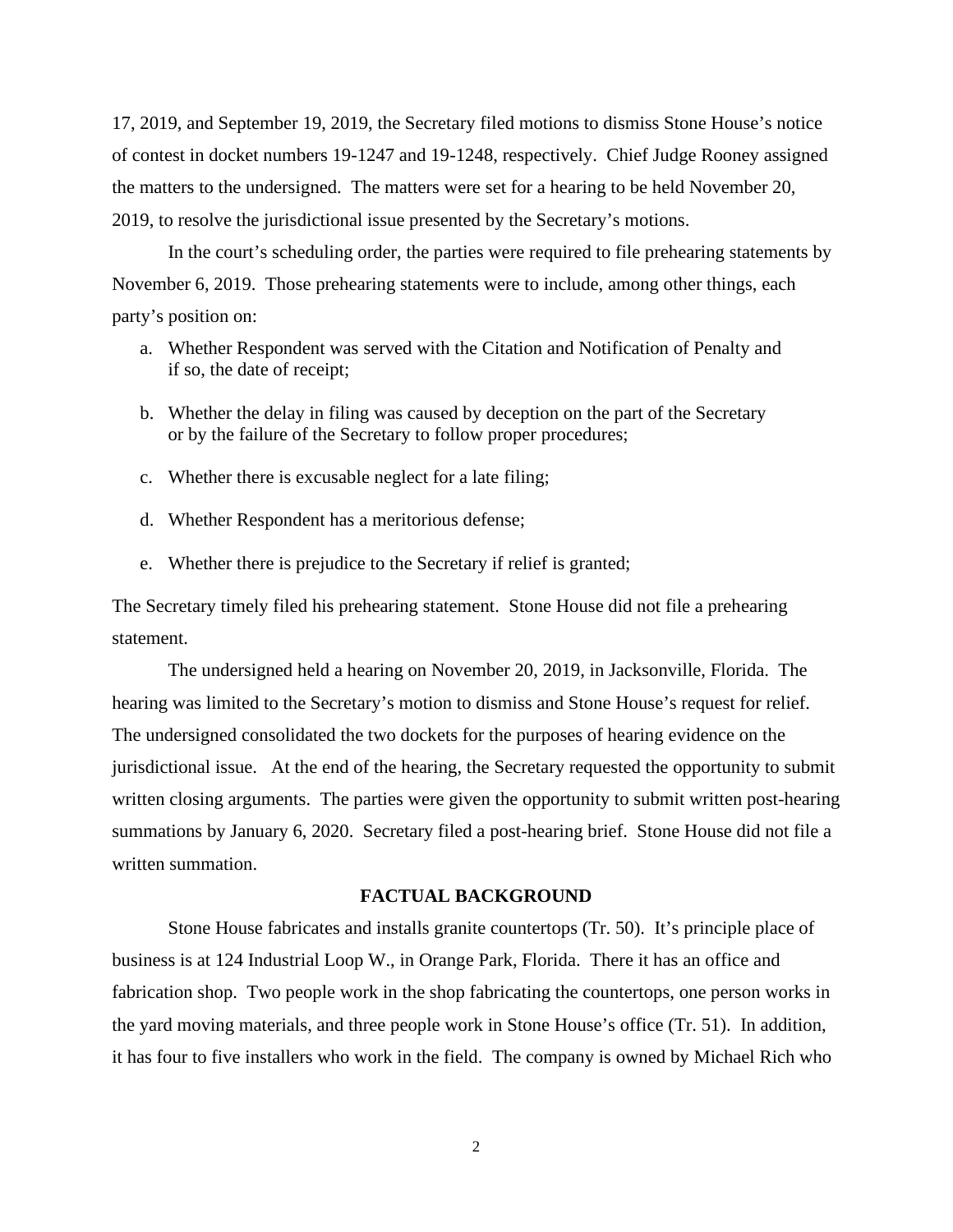performs managerial or administrative tasks as well as fabricating countertops in the shop and overseeing installation in the field.

In December of 2018, the Jacksonville Area OSHA office received a complaint alleging various safety and health concerns at Stone House's fabrication shop (Tr. 10-11). Compliance Safety and Health Officer (CSHO) Nolan Houser was assigned to perform an inspection of Stone House's facility to investigate the complaint. He went to Stone House's shop December 20, 2018, and held an opening conference with Mr. Rich (Tr. 11). Along with a trainee, he conducted a walk-around inspection of the shop (Tr. 11-12). He held a closing conference with Mr. Rich the following day during which he explained he would be recommending citations be issued to Stone House and the process by which the company could contest them (Tr. 12, 18-19).

During his walk-around inspection, CSHO Houser observed stone cutting being performed by individuals working in Stone House's shop (Tr. 17). Based on his observation, he made a referral to the Jacksonville Area office of potential silica exposure at the facility (Tr. 17). The Jacksonville Area Office dispatched CSHO Rembrandt Moses to perform an industrial hygiene inspection to determine whether individuals working at Stone House's facility were exposed to silica. CSHO Moses conducted an inspection during which he performed air monitoring on the individual performing grinding and polishing of the stone countertops in Stone House's shop. As a result of his air monitoring findings, CSHO Moses recommended citations be issued to Stone House related to overexposure to silica.

According to Mr. Rich,  $<sup>1</sup>$  $<sup>1</sup>$  $<sup>1</sup>$  he and CSHO Moses discussed the air monitoring findings in</sup> person during a closing conference (Tr. 53).  $2$  Mr. Rich had installed a ventilation system after a prior OSHA inspection revealed overexposure and expected air monitoring results to show the ventilation system reduced exposure below the permissible exposure level (Tr. 59). He explained to CSHO Moses the individual he had monitored was not an employee of Stone House, but an independent contractor (Tr. 53). He allowed CSHO Moses to speak privately with the individual. He presented CSHO Moses with documentation showing how the individual was paid. After this discussion, CSHO Moses told Mr. Rich "we are done here" and left, leaving Mr. Rich with the impression he would not be receiving citations (Tr. 53). A few days later, Mr.

<span id="page-2-0"></span><sup>&</sup>lt;sup>1</sup> CSHO Moses was not called to testify. The Secretary presented no evidence to rebut Mr. Rich's version of his interaction with CSHO Moses.

<span id="page-2-1"></span><sup>&</sup>lt;sup>2</sup> Mr. Rich used the term "exit interview" to refer to the closing conference.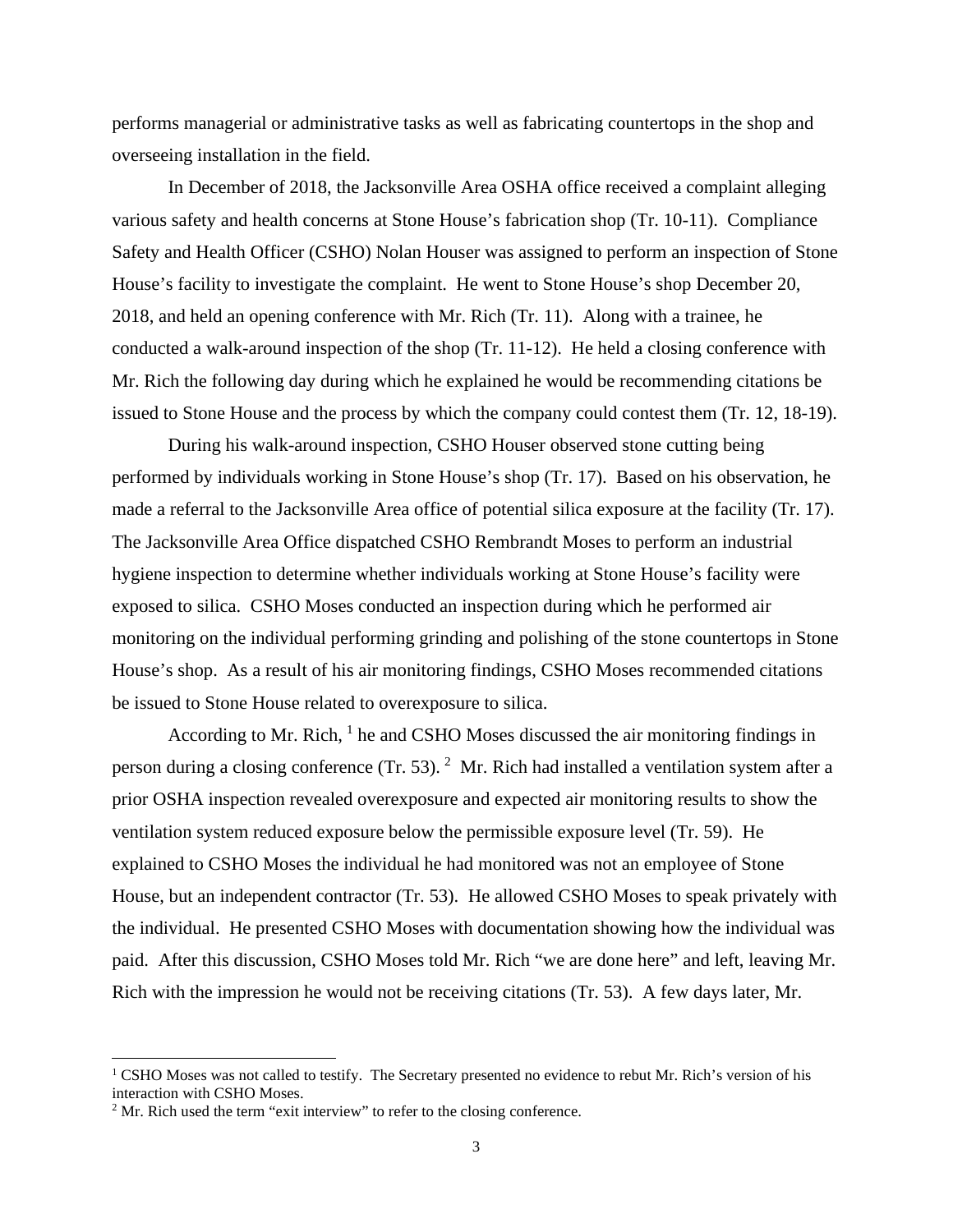Rich received a phone call from CSHO Moses during which CSHO Moses told Mr. Rich he needed to set up another closing conference to discuss citations he was recommending be issued (Tr. 53). When Mr. Rich expressed surprise based upon their prior discussions, CSHO Moses told him "the higher-ups said we need to go a different route." (Tr. 53)

Mr. Rich and CSHO Moses set up a closing conference at Mr. Rich's office the following Monday (Tr. 54). CSHO Moses did not appear for that meeting (Tr. 54). Rather, he sent an email to Mr. Rich detailing the basis for the citations he was recommending and explaining the contest process (Exh. C-2).

On June 4, 2019, the Secretary issued Stone House a citation alleging three repeat violations of the general industry standards based on CSHO Houser's inspection (Exh. C-6). On June 5, 2019, the Secretary issued Stone House two citations alleging serious and repeat violations of the general industry standards based on CSHO Moses's inspection (Exh. C-3). Consistent with standard procedures, both citations were sent via certified mail (Tr. 33). Both were delivered to Stone House's office on June 6, 2019 (Exhs. C4; C-5; C-7; and C-8). Both citations contained an explanation of the employer's right to contest the citations, including the 15 working day deadline for filing a notice of contest underlined and in bold print (Exhs. C-3 and C-6). The citations were signed for by Cathy Babbitt, an office worker for Stone House (Exh. C-4; Tr. 46, 48). According to Mr. Rich, Ms. Babbitt placed the envelopes on a stack of mail in his office (Tr. 46). Mr. Rich testified he was working 80 to 90 hours per week at the time in the office, the shop, and the field (Tr. 46-49). He stated he had a large pile of mail on his desk. Mail continued to accumulate on that pile after Ms. Babbitt placed the envelopes containing the citations on it (Tr. 49). Mr. Rich testified due to his efforts to keep his business afloat, his mail simply "stacked up." (Tr. 56) Once he was able to attend to it and found the citations, he contacted the Jacksonville Area Office. Based upon the date of receipt, Stone House's last day to contest was June 27, 2019. The Jacksonville Area Office informed Mr. Rich his contest period had lapsed and was given instructions on how to file a notice of contest directly with the Review Commission which he did on July 25, 2019 (Exh. C-9).<sup>[3](#page-3-0)</sup>

### **DISCUSSION**

Pursuant to the requirements of the Act, an employer must notify the Secretary of its intent to contest a citation within 15 working days of receipt of the citation. Failure to timely file

<span id="page-3-0"></span><sup>&</sup>lt;sup>3</sup> The record is silent as to when Mr. Rich found the citations or made the call to the Jacksonville Area Office.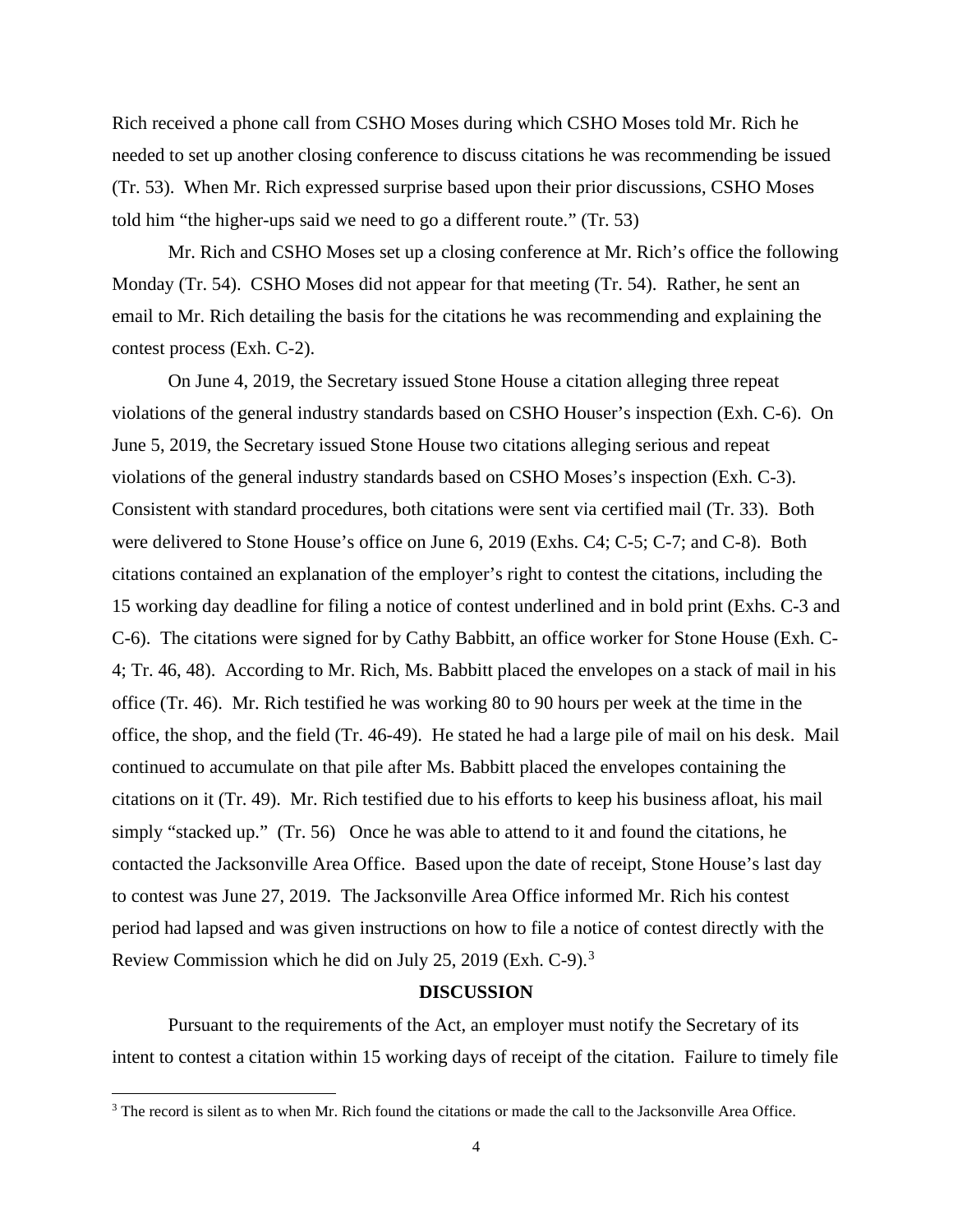a notice of contest results in the citation becoming a final order of the Commission by operation of law. A late notice of contest may be accepted, however, where the employer establishes the delay in filing was due to deception by the Secretary, or where the delay was caused by the Secretary's failure to follow proper procedures. A late notice of contest also may be excused under Rule 60(b), if the final order was entered as a result of "mistake, inadvertence, surprise or excusable neglect." *See Branciforte Builders, Inc.,* 9 BNA OSHC 2113, 2117 (No. 80-1920, 1981)(citations omitted). The moving party has the burden of proving it is entitled to relief under Rule  $60(b)$ .<sup>[4](#page-4-0)</sup>

An employer must also establish the presence of a meritorious defense for Rule  $60(b)(1)$ relief. *[Northwest Conduit Corp.](http://www.westlaw.com/Find/Default.wl?rs=dfa1.0&vr=2.0&DB=0003227&FindType=Y&SerialNum=1999284282)*, [18 BNA OSHC 1948, 1951 \(No. 97-851, 1999\).](http://www.westlaw.com/Find/Default.wl?rs=dfa1.0&vr=2.0&DB=0003227&FindType=Y&SerialNum=1999284282) A meritorious defense is one that is valid at law with respect to the underlying action. *Park Nursing Center, Inc., v. Samuels, 766 F.2d 261, 264 (6<sup>th</sup> Cir. 1985). The presence of a meritorious defense is* "satisfied with minimal allegations that the employer could prove a defense if given the opportunity." *Jackson Assoc. of Nassau*, 16 BNA OSHC 1261, 1267 (No. 91-0438, 1993).

In cases involving a request for relief from a final order, the Commission has long applied the Supreme Court's analysis stated in *Pioneer Invest. Servs. Co. v. Brunswick Assocs. Ltd. P'ship*, 507 U.S. 380 (1993). The determination of excusable neglect pursuant to Rule  $60(b)(1)^5$  $60(b)(1)^5$  is an equitable one, taking into account of all relevant circumstances surrounding Stone House's failure to file a timely notice of contest, including the danger of prejudice to the Secretary, the length of delay and its potential impact on the judicial proceedings, the reason for the delay and whether Stone House acted in good faith. *Pioneer Investment Serv.,* 507 U.S. at 395; *Craig Mechanical, Inc.,* 16 BNA OSHC 1763 (No. 92-0372, 1994); *Merritt Electric Company,* 9 BNA OSHC 2088 (No. 77-3772, 1981). The Supreme Court stated that "inadvertence, ignorance of the rules, or mistakes construing the rules do not usually constitute 'excusable' neglect." *Pioneer*, 507 U.S. at 392. The Court found "excusable neglect" to be, in part, an "elastic concept" not restricted to "omissions caused by circumstances beyond the control of the movant." *Id.* Regarding relief sought pursuant to Rule 60(b), the Court stated that

<span id="page-4-0"></span><sup>4</sup> The Secretary has the burden to establish he properly served the employer. The record contains sufficient evidence the Secretary served Stone House with the citations consistent with the requirements of § 10(a) the Act (Tr. 33-39; Exhs. C-4, C-5, C-7, and C-8). Stone House does not dispute of the Secretary's evidence of valid service of the citations.

<span id="page-4-1"></span><sup>5</sup> Stone House does not contend its failure to timely contest the citations was the result of deception on the part of the Secretary or the Secretary's failure to follow proper procedures.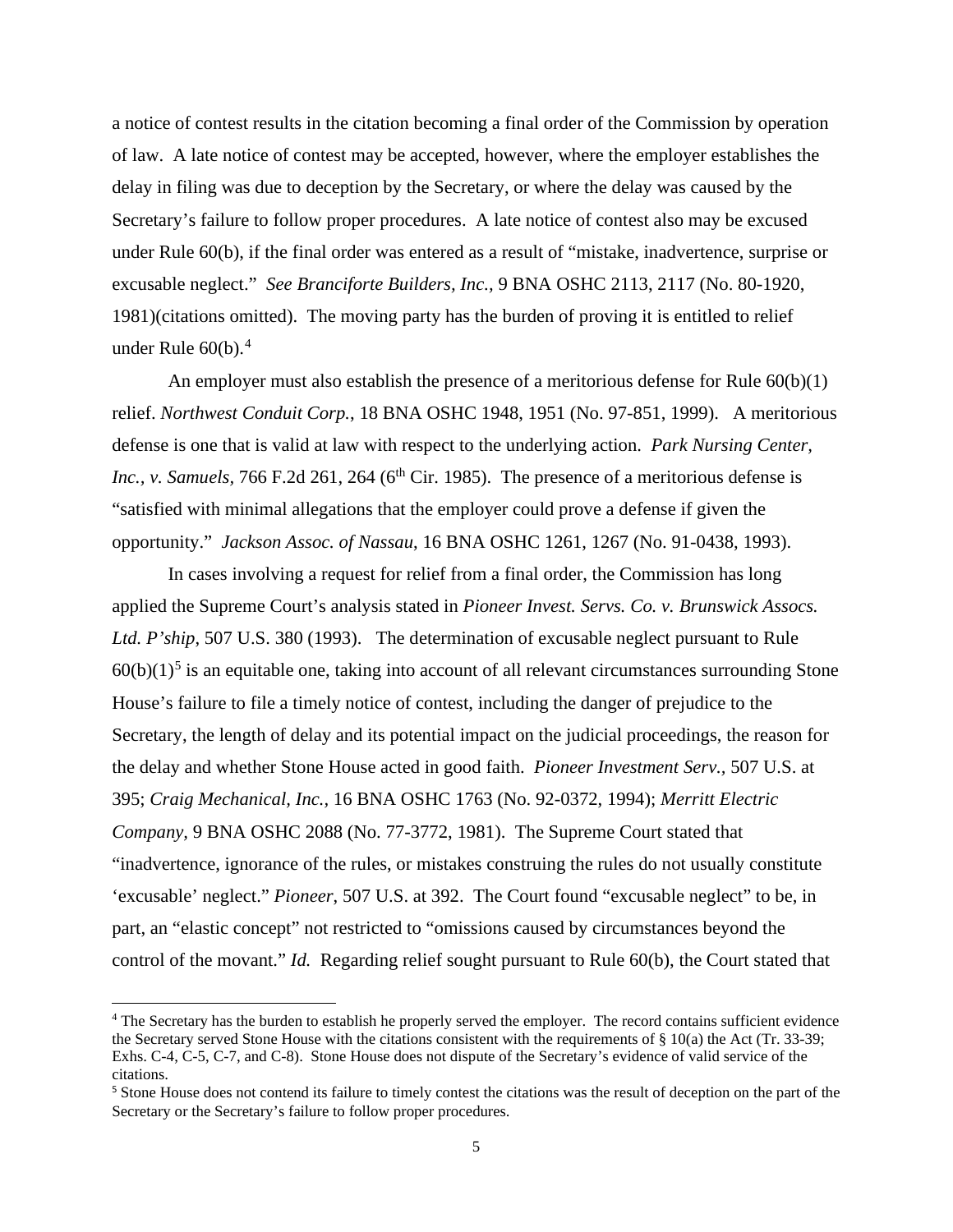"'excusable neglect' is understood to encompass situations in which the failure to comply with a filing deadline is attributable to negligence." *Id.* at 394.

When evaluating claims of excusable neglect, many circuit courts focus on the third factor in the *Pioneer* equitable analysis, "the reason for the delay, including whether it was within the reasonable control of the movant." *Id.* at 395.

The four *Pioneer* factors do not carry equal weight; the excuse given for the late filing must have the greatest import. While prejudice, length of delay, and good faith might have more relevance in a closer case, the reason-for-delay factor will always be critical to the inquiry . . .. [A]t the end of the day, the focus must be upon the nature of the neglect.

*Hospital del Maestro v. NLRB*, 263 F.3d 173, 175 (1<sup>st</sup> Cir. 2001) (per curium) (quoting *Lowry v. McDonnell Douglas Corp.*, 211 F.3d 457, 463 (8<sup>th</sup> Cir. 2000)). *See Cohen v. Bd. of Trs. of Univ. of D. C.,* 819 F.3d 476, 479-80 (D.C. Cir. 2016) (same); *Dimmitt v. Ockenfels*, 407 F.3d 21, 24- 25 (1st Cir, 2005) (same); *Silivanch v. Celebrity Cruises, Inc.,* 333 F.3d 355, 366, 366 n.7 (2d Cir. 2003) (same); *Graphic Communications Int'l Union v. Quebecor Printing Providence, Inc.*, 270 F.3d 1, 5-6 (1st Cir. 2001) (same); *David E. Harvey Builders, Inc. v. Sec'y of Labor*, 724 Fed. Appx. 7, 9 (D.C. Cir. 2018) (same).

Other circuit courts emphasize that the *Pioneer* equitable analysis requires consideration of "all relevant circumstances" surrounding a party's request for relief due to excusable neglect. Therefore, the "control" factor must not be weighted too heavily at the expense of the other relevant *Pioneer* factors. *Avon Contractors, Inc. v. Sec'y of Labor*, 372 F.3d 171, 174 (3d Cir. 2004). *See Coleman Hammons Constr. Co. v. OSHRC*, 2019 WL 5782425, at \*3 (5th Cir. 2019) (same); *George Harms Constr.,* 371 F.3d at 164 (same).

The Eleventh Circuit, the circuit in which this case arose, has applied a three-part equitable analysis. *In re Worldwide Web Systems, Inc.*, 328 F.3d 1291 (11<sup>th</sup> Cir. 2003). To establish excusable neglect entitling it to relief from a default judgment, a party must show "'(1) it had a meritorious defense that might have affected the outcome; (2) granting the motion would not result in prejudice to the non-defaulting party; and (3) a good reason existed for failing to reply to the complaint.'" *Worldwide Web*, 328 F. 3d at 1295 *quoting Florida Physician's Ins. Co., v. Ehlers*, 8 F.3d 780, 783 (11th Cir. 1993) (*citing E.E.O.C. v. Mike Smith Pontiac GMC, Inc.*, 896 F.2d 524, 528 (11<sup>th</sup> Cir. 1990). An equitable analysis under *Pioneer* "necessarily involves consideration of all three elements." *Worldwide Web*, 328 F. 3d at 1297.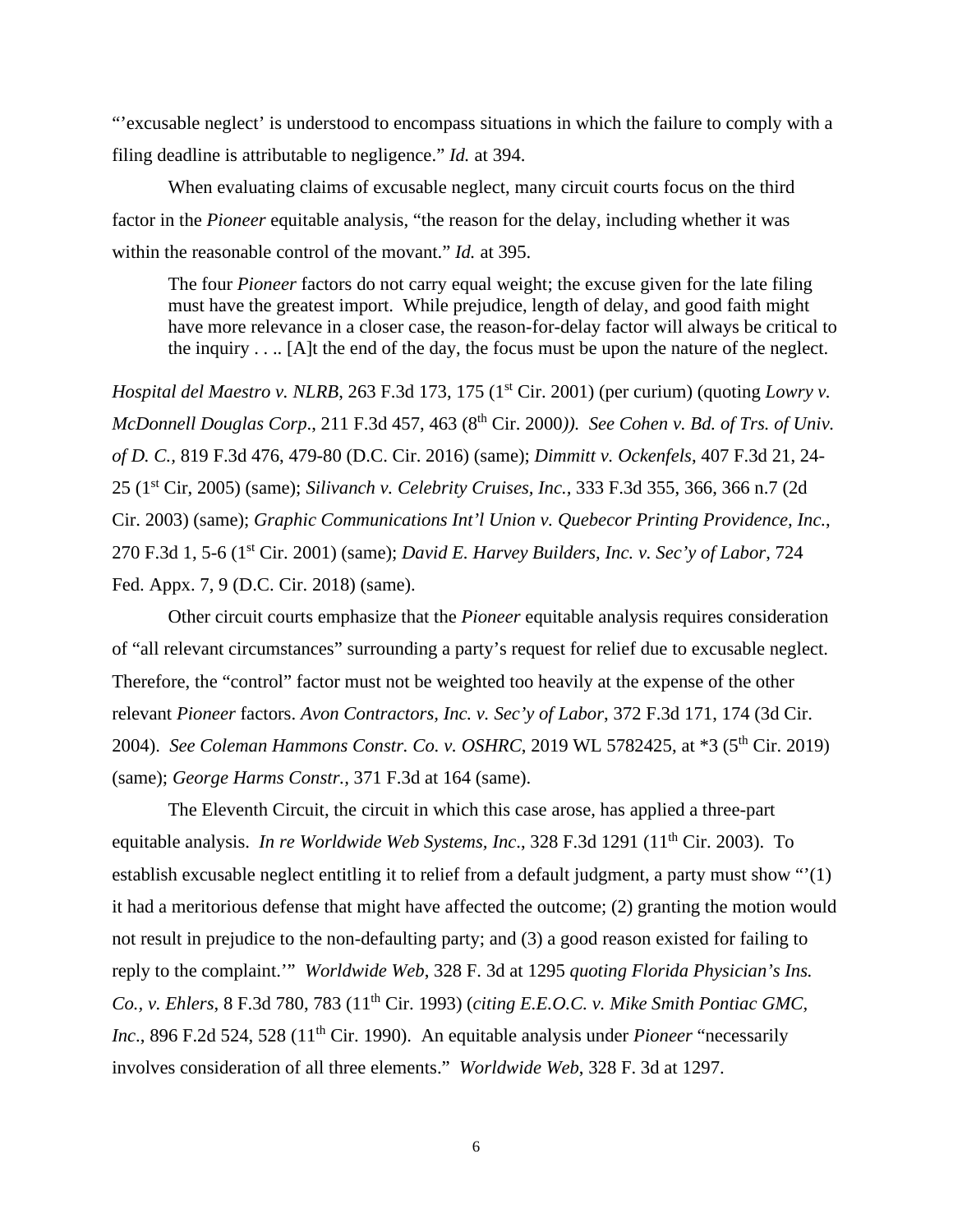Long-settled Commission precedent focuses on the third factor in the *Pioneer* equitable analysis. Evaluating a request for relief for a late filed notice of contest due to excusable neglect, Commission precedent states that a "key factor" is "the reason for the delay, including whether it was within the reasonable control of the movant." *CalHar Constr., Inc.,* 18 BNA OSHC 2151, 2153-54 (No. 98-0367, 2000). In appropriate circumstances, the Commission finds this to be the dispositive factor. Mere carelessness or negligence, even by a layperson, in failing to timely file a notice of contest does not amount to "excusable neglect" that would justify relief under [Rule](http://www.westlaw.com/Find/Default.wl?rs=dfa1.0&vr=2.0&DB=1004365&DocName=USFRCPR60&FindType=L)  [60\(b\).](http://www.westlaw.com/Find/Default.wl?rs=dfa1.0&vr=2.0&DB=1004365&DocName=USFRCPR60&FindType=L) *Acrom Constr. Serv.*, 15 BNA OSHC 1123, 1126 (No. 88-2291, 1991).

That Stone House did not contest the citations within the requisite time period is not disputed. Stone House received the citations on June 6, 2019 (Exhs. C-4 and C-8). Its notice of contest was due June 27, 2019. The record reveals it did not file its notice of contest until July 25, 2019. Therefore, by operation of law, the citations and proposed penalty must be deemed a final order of the Commission unless Stone House can demonstrate it is entitled to relief.

#### *Did Stone House Establish It Could Raise a Meritorious Defense?*

Commission precedent states "to be eligible for relief under Rule 60(b)(1), the moving party []must allege a meritorious defense." *Northwest Conduit*, 18 BNA OSHC at 1951. With regard to the citation issued pursuant to Inspection No. 1367361 (Docket No. 19-1247), Stone House has not met that burden to establish it is eligible for relief. When given the opportunity to articulate a defense, Mr. Rich admitted the validity of the allegations. The citation contains three alleged repeat violations. Item 1 alleges a violation of 29 C.F.R. § 1910.157(e)(3) for failure to conduct an annual maintenance check on portable fire extinguishers. Mr. Rich conceded he had not followed up with the company that performs these checks to ensure they were timely conducted (Tr. 52). Item 2 alleges a violation of 29 C.F.R. § 1910.178(l)(1)(ii) for failure to ensure the employee using a forklift had been trained to do so. Mr. Rich admitted he had not ensured that employee was licensed (Tr. 52). Item 3 alleges a violation of 29 C.F.R. § 1910.1200(h)(1) for failure to train employees on hazardous chemicals. Mr. Rich admitted new employees had not been trained (Tr. 51). Stone House has not alleged a meritorious defense and would not be entitled to relief under Rule 60(b) for Docket No. 19-1247.[6](#page-6-0)

<span id="page-6-0"></span><sup>6</sup> Following Eleventh Circuit three-part equitable analysis, Stone House's failure to articulate a defense to the allegations in the citation issued pursuant to Inspection No. 1367361 weighs against a finding of excusable neglect.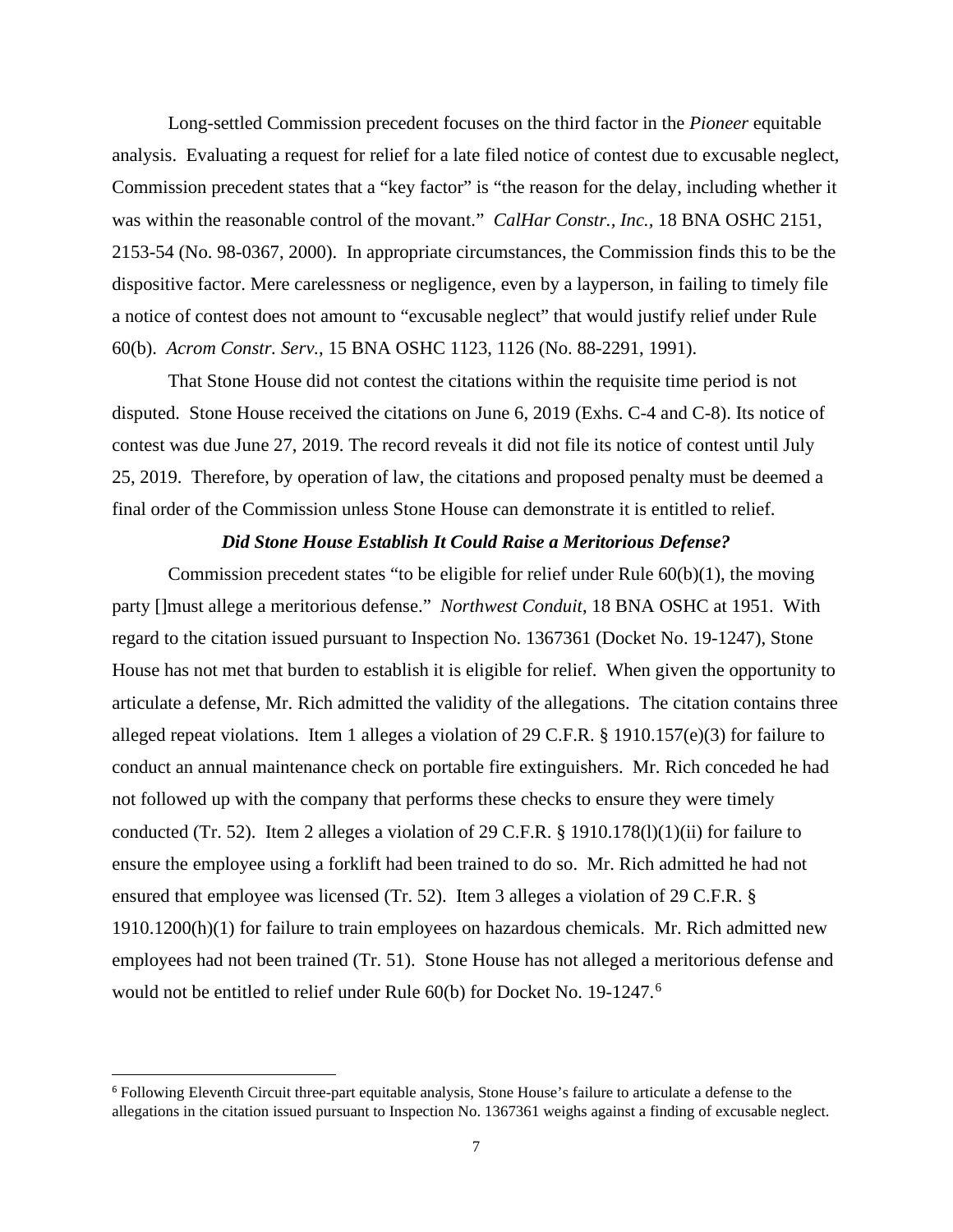With regard to the citation issued pursuant to Inspection No. 1370519 (Docket No.19- 1248) addressing exposure to silica, Stone House contends the individual exposed to the hazard was not an employee but an independent contractor. Mr. Rich testified Stone House pays the individual's business entity. The individual sets his own schedule and uses his own hand tools (Tr. 61-62). This is sufficient to meet Stone House's burden to raise a meritorious defense as to Docket No. 19-1248.

The Secretary contends even if Stone House could successfully establish the exposed individual was an independent contractor, it can be cited for exposing that individual under OSHA's multi-employer worksite policy. The Secretary notes Stone House has sole control over the worksite and has the authority to correct the overexposure hazard. The Secretary's argument falls short of establishing a total lack of merit to Stone House's position with regard to all violations alleged in the citations arising out of Inspection No. 1370519. For example, the record does not definitively establish Stone House created or controlled abatement of violations related to respirator selection or training. The record contains sufficient contentions to establish Stone House could raise a defense that would have an impact on the outcome of Docket No. 19-1248.

#### *Was Stone House's Failure to Timely File due to Excusable Neglect?*

On behalf of Stone House, Mr. Rich offered little explanation for his failure to meet the 15-day filing deadline. Mr. Rich testified his mail handling procedures consisted of placing all incoming mail on a stack on his desk in his office (Tr. 56). He allowed the mail to simply "stack up" until he found time to tend to it (Tr. 56). As a result of his personal commitments and attempts to keep his small business operating, Mr. Rich spent little time in his office attending to administrative matters. His testimony left the impression he allowed his business mail to accumulate for long periods (Tr. 46-47, 56).

The Commission requires an employer to exercise due diligence before it will find excusable neglect. *Keefe Earth Boring Company, Inc.,* [14 BNA OSHC 2187, 2192 \(No. 88-](http://www.westlaw.com/Find/Default.wl?rs=dfa1.0&vr=2.0&DB=0003227&FindType=Y&SerialNum=1991434415) [2521, 1991\);](http://www.westlaw.com/Find/Default.wl?rs=dfa1.0&vr=2.0&DB=0003227&FindType=Y&SerialNum=1991434415) *Craig Mechanical,* 16 BNA OSHC at 1763. The Commission has consistently held "[e]mployers must maintain orderly procedures for handling important documents," and that when the lack of such procedures results in the untimely filing of a notice of contest, relief under [Rule 60\(b\)](http://www.westlaw.com/Find/Default.wl?rs=dfa1.0&vr=2.0&DB=1004365&DocName=USFRCPR60&FindType=L) is not warranted. *Villa Marina Yacht Harbor, Inc.*, 19 BNS OSHC 2185, 2187 (No. 01-0830, 2003) (company messenger mishandled mail); *[A.W. Ross, Inc.](http://www.westlaw.com/Find/Default.wl?rs=dfa1.0&vr=2.0&DB=0003227&FindType=Y&SerialNum=2000905201)*[, 19 BNA OSHC 1147,](http://www.westlaw.com/Find/Default.wl?rs=dfa1.0&vr=2.0&DB=0003227&FindType=Y&SerialNum=2000905201)  [1149 \(No. 99-0945, 2000\)](http://www.westlaw.com/Find/Default.wl?rs=dfa1.0&vr=2.0&DB=0003227&FindType=Y&SerialNum=2000905201) (employer's president failed to carefully read and act upon information

8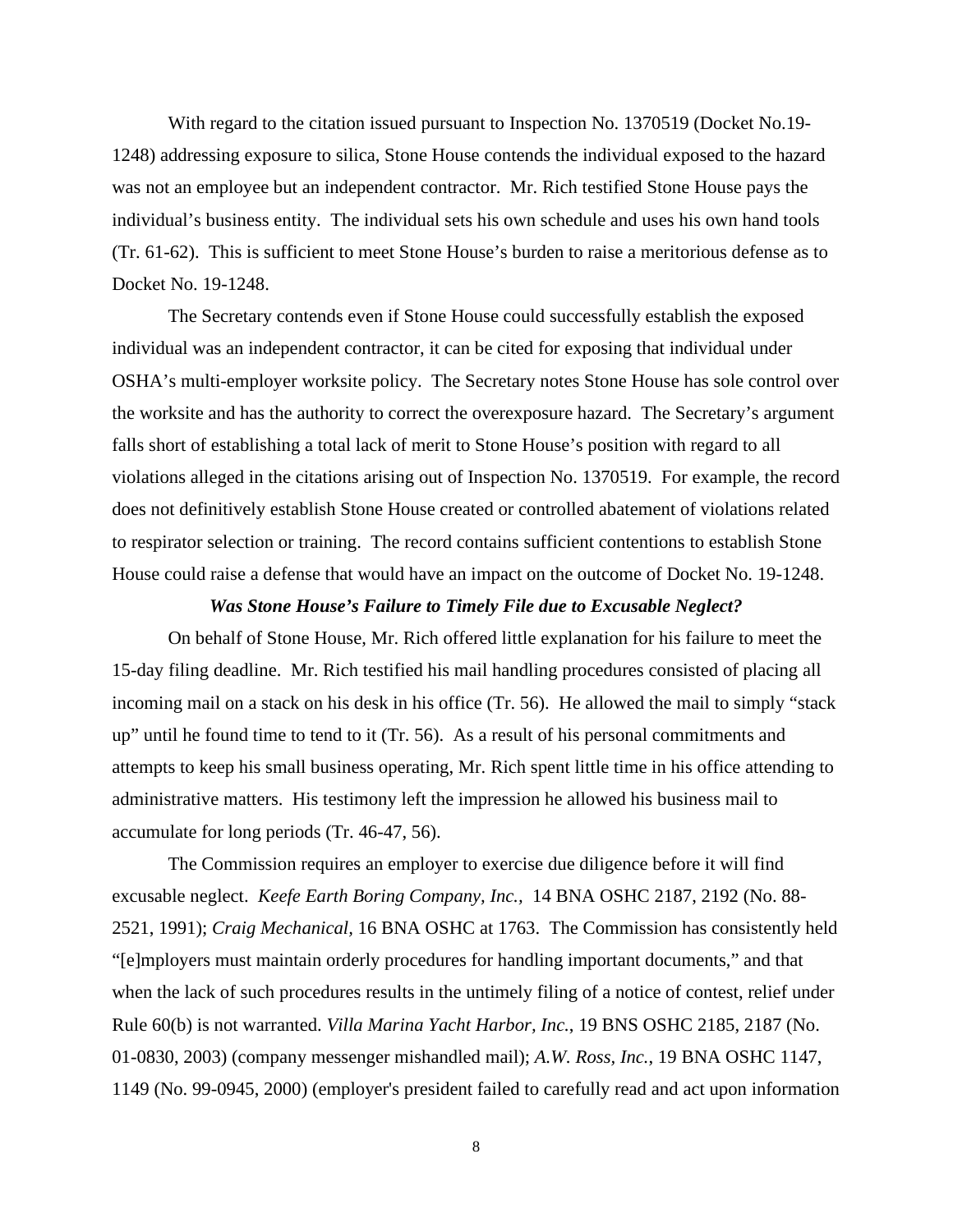contained in citation); *Montgomery Security Doors & Ornamental Iron, Inc.*, 18 BNA OSHC 2145, 2148 (No. 97-1906, 2000) (record showed a breakdown of business procedures such that relief was not warranted even assuming employee sabotage); *Louisiana-Pacific Corp.*, 13 BNA OSHC 2020, 2021 (No. 86-1266, 1989) (notice of contest was overlooked due to personnel change in operations manager position).

Although sympathetic to the pressures of running a small business and personal obligations, the undersigned is hard-pressed to find stacking all incoming mail on one's desk and ignoring it until "whenever" one gets time to be an orderly procedure for handling important documents. Nor is it an exercise of due diligence. Assuming Mr. Rich acted with dispatch upon finding the citations leads to the conclusion he allowed business mail to remain unopened on his desk for at least 45 days. His testimony suggests mail lay neglected for longer. Mr. Rich's testimony regarding his handling of emails suggests he took no more care with electronic communications. This conduct is more than merely negligent, it is dilatory.

Mr. Rich has had experience contesting OSHA citations and was aware of the 15-day filing deadline (Tr. 58). Much of Mr. Rich's testimony focused on his interaction with CSHO Moses and his belief the citations alleging overexposure to silica were unfounded and would not be issued. The record as a whole does not support a finding Stone House had a reasonable expectation it would not receive any citation. CSHO Houser told Mr. Rich in his closing conference he intended to recommend citations based on his findings. Even if Mr. Rich thought CSHO Moses would not recommend citations be issued at the end of his onsite inspection, he could not have believed so after receiving a call from CSHO Moses in which CSHO Moses told him to the contrary. Stone House is solely to blame for the delay in filing.

Stone House presented no evidence regarding the other equitable considerations enumerated in *Pioneer*. The Secretary does not contend he would be hindered in presenting his case. The short length of the delay makes it less likely evidence will have been lost. Nor is there evidence the delay has an impact on efficient judicial administration. Although there is no evidence of bad faith on the part of Stone House, it has failed to comply with the undersigned's orders.

The Secretary contends failure to timely file a notice of contest results in the inability to

9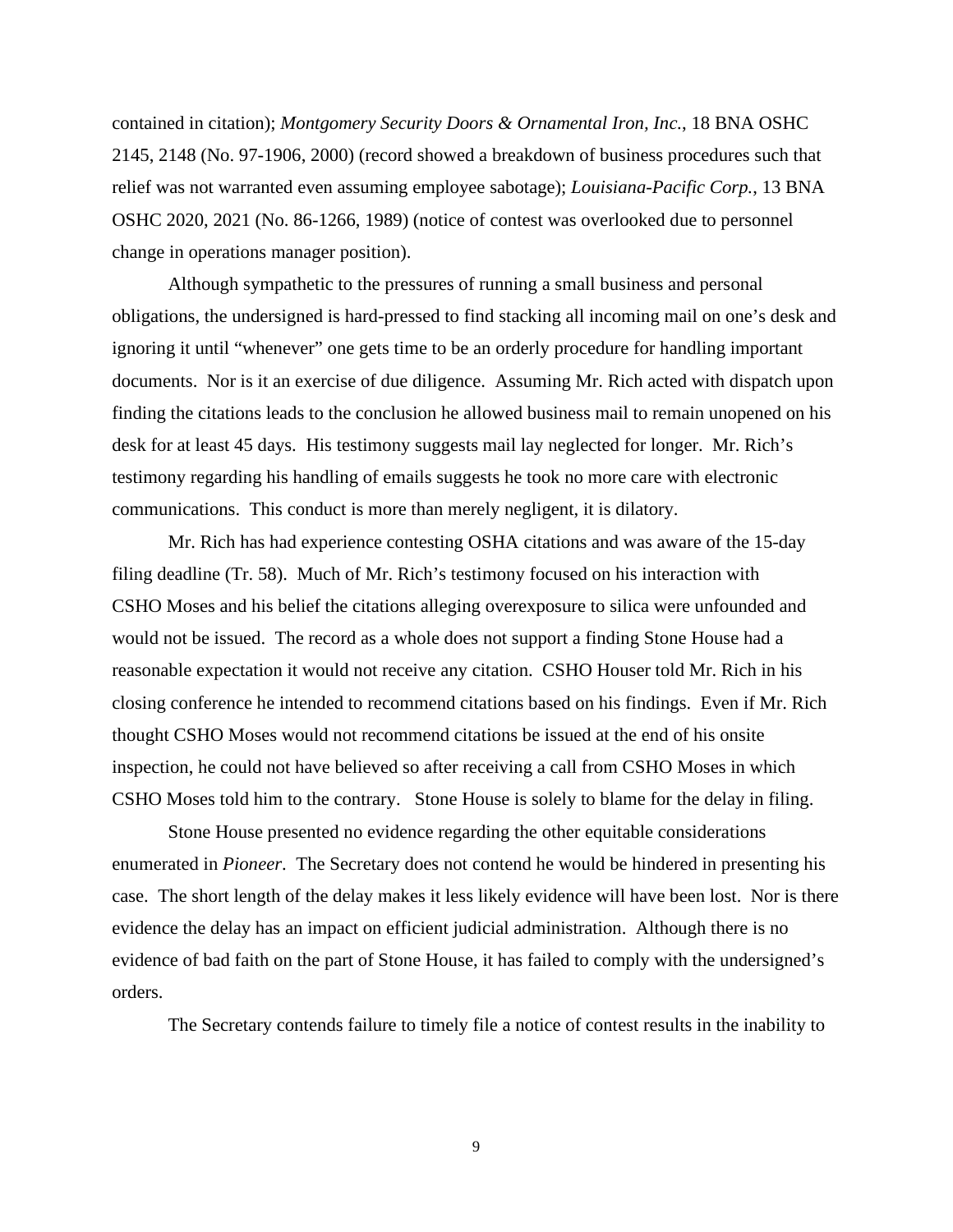ensure abatement of the violations.<sup>[7](#page-9-0)</sup> The legislative intent behind the short filing deadline is to ensure expeditious elimination of hazardous conditions. There is little record evidence regarding the status of abatement. According to the citations, at least one of the alleged violations was corrected during the inspection (Exh. C-6 at p. 8). The alleged violations addressing overexposure to silica had an abatement date of July 23, 2019 (Exh. C-3). Stone House filed its notice of contest two days later, staying its abatement requirement. 29 U.S.C. § 659(b); *Reich v. Manganas*, 70 F.3d 434 (6<sup>th</sup> Cir. 1995). In general, delayed abatement weighs against a finding of excusable neglect. In this instance, it is not a significant factor weighing against a grant of relief.

"[N]either a lack of prejudice to the Secretary nor good faith on the part of Respondent in attempting to comply with the statutory filing requirement alone will excuse a late filing." *[Prime](http://www.westlaw.com/Find/Default.wl?rs=dfa1.0&vr=2.0&DB=0003227&FindType=Y&SerialNum=2024060162)  [Roofing Corp.](http://www.westlaw.com/Find/Default.wl?rs=dfa1.0&vr=2.0&DB=0003227&FindType=Y&SerialNum=2024060162)*[, 23 BNA OSHC 1329 \(No. 07-1409, 2010\).](http://www.westlaw.com/Find/Default.wl?rs=dfa1.0&vr=2.0&DB=0003227&FindType=Y&SerialNum=2024060162) As the Commission noted in *CalHar Construction, Inc*.,

in almost all 60(b) late filing cases before the Commission, it is a given that there is a lack of prejudice to the Secretary or to the interests of efficient judicial administration, combined with a lack of bad faith by the employer. These 60(b) cases involve neglect, and a determination as to whether that neglect is excusable must focus principally on the reason for the delay, including whether it was within the control of the employer.

18 BNA OSHC 2151, 2153 n. 5 (No. 98-0367, 2000). When focusing principally on the reason for the delay, taking into consideration the equities that favor Stone House does not tip the scales in Stone House's favor. Stone House provided no evidence it had adequate procedures that were not followed, or intervening events or circumstances interfered with its timely processing of the citations. The undisputed evidence regarding Stone House's handling of the citation establishes the company was to blame for the failure to timely file its notice of contest. Relief under Rule 60(b) is not warranted.

## **FINDINGS OF FACT AND CONCLUSIONS OF LAW**

The foregoing decision constitutes the findings of fact and conclusion of law in accordance with Rule 52(a) of the Federal Rules of Civil Procedure.

<span id="page-9-0"></span><sup>7</sup> The Secretary also argued the length of the delay in filing was "unreasonable." Neither the Secretary nor the Commission has articulated a specific period of time that would constitute a "reasonable" delay. Such a determination would depend on the totality of the circumstances and the equitable considerations enumerated in *Pioneer*.